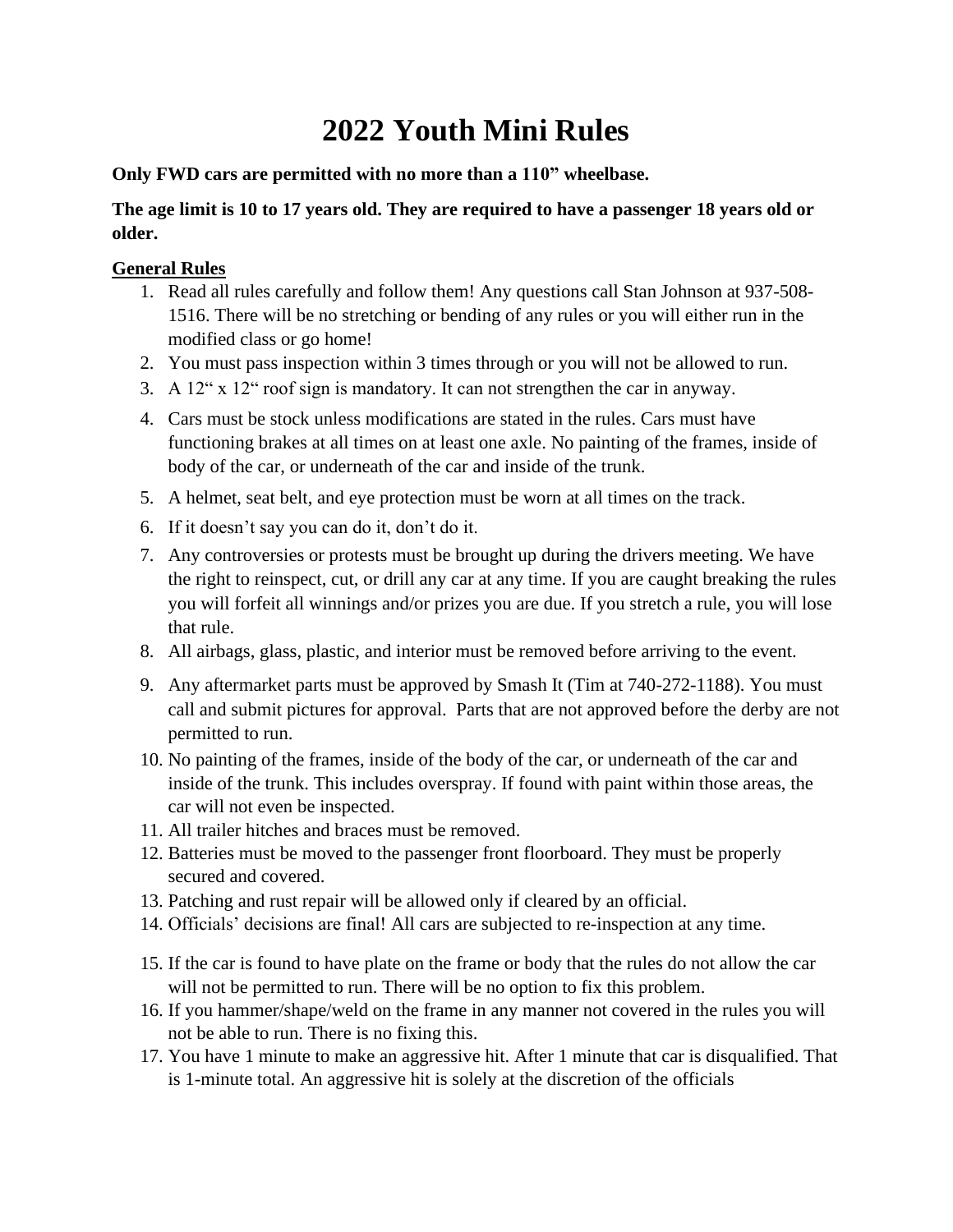- 18. You are not allowed to hit anyone in the driver's door. If you do, you are disqualified. If you use your driver's door to take advantage of this rule, the car that hit you is not disqualified.
- 19. You may not get out of your car for any reason during the heat until you are out.
- 20. You are only allowed to have 1 fire in your car. This will result in a disqualification.
- 21. No sandbagging, teaming, or holding. Any of these will result in a disqualification. You can not pin to win.

#### **FRAME/BUMPERS**

1. Any year factory bumper is permitted as well as a DEC or Adept Products bumper. No Chrysler pointy bumpers are permitted. You may not seam weld the bumpers. You may have a 4" x 4" x 1/4" box tubing no longer than 5 foot for a bumper. You may mount the bumper with a  $6$ " x  $6$ " x  $1/4$ " plate between the bumper and the frame for the mounting location. No other metal may be added. You may cut the crush point off and weld straight to the body. If the car does not come with shocks from the factory you may not add them. Nothing past the mounting point of the bumper can be welded.

#### **SUSPENSION**

- 2. The front struts must be the factory struts. Absolutely no aftermarket struts are permitted. The front struts may be welded for height  $(3'' \times 3'' \times 1/4'')$ .
- 3. The rear suspension must be stock (No exceptions).

## **ENGINES**

- 4. Aftermarket motor mounts are permitted but they can be no larger than  $7$ " x  $2$ " x  $2$ " x  $1/4$ ".
- 5. No chains to the engine, cradles, or pulley protectors are permitted.
- 6. Headers are permitted.

## **WINDOW AREA**

7. You may have a 3" x 1/4" piece of door strapping in the windshield area and it must be no further than 6" on the roof and 6" to the cowl. In the back window area you are allowed a 3" x 1/4" piece of door strapping welded no further than 6" on the roof and it can not be any further than the speaker deck/deck lid seam.

#### **CAGE**

8. You are allowed a 4-point cage with a gas tank holder that is no bigger than 6" x 6" for the cage components. The front dash bar must be 5" away from sheet metal. The door and rear bars may not go past the kick panel of the back seat. The gas tank holder must be 5" away from all sheet metal (No exceptions). Roll over bars are highly recommended, but they must run straight across the roof. Adding metal for bracing is not permitted. The roll over bar may be tack welded across the roof in 6 spots on the front and back side.

## **BODY**